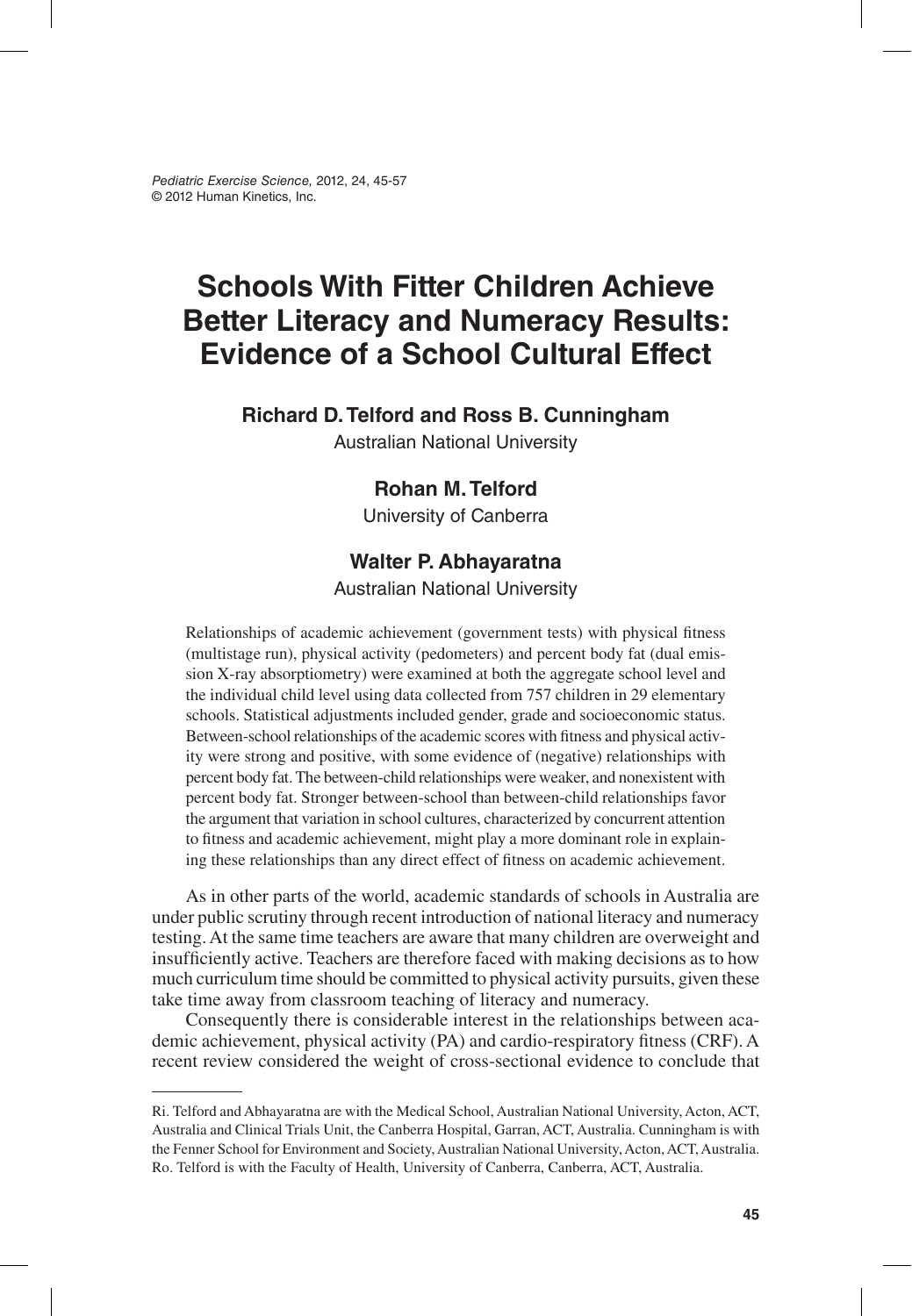physically fitter children perform cognitive tasks more rapidly, and that relatively short and specific aerobic exercise training interventions improve executive function, a form of mental processing involving strategically-based decision making (24). Cross-sectional studies also indicate positive associations between academic achievement and PA or CRF, but longitudinal investigations of PA programs in schools are less decisive, reviews concluding they exert neither a positive nor negative impact (16,19,20,24,25).

One of the more recent reports (4) involved a cross-sectional investigation of 259 grade 3 and grade 5 students in four schools. This study supported previous findings of significant relationships between academic achievement and CRF (7,15,18), and made reference to a comment in a previous report (17) that the relationship between academic achievement and PA might be explained, at least in part, by positive student and teacher attitudes to both academic achievement and PA. These workers went on to suggest that further research should target the mechanisms behind the relationships, recommending that socioeconomic status (SES) should be included in any such investigation.

To throw some light on mechanisms, these relationships were explored not only at the between-child level but also at the between-school (cluster) level. Little attention has been given to investigations of the relationships between academic achievement and PA and CRF at the school level. One study that did address relationships in this way was carried out in Hong Kong, where schools are "banded" 1–5 according to the academic standard of its pupils; band 1 accepting the highest achievers and band 5 the lowest (14). Schools achieving better academic results tended to have higher levels of PA, but interpretation of these findings is clouded in that higher banded schools generally had better facilities and greater access to sports programs as well as higher fees, so relationships may have reflected a bias in family and/or school district socioeconomic status (SES).

Our primary objective was to determine the relationships between academic achievement and CRF, PA and percent body fat (%BF) at the school (or cluster) level as well as the child level, and to make use of the relative strength of these relationships to provide insights into underlying mechanisms. In accordance with the above-mentioned recommendations (4) an appropriate index of SES was introduced. Also incorporated was a more appropriate method of measuring %BF than use of its surrogate BMI, and statistical power was increased by involving both more participants and schools.

# **Methods**

#### **Participants**

This study was part of the Lifestyle of our Kids (LOOK) longitudinal study involving 29 elementary (primary) schools in an Australian education jurisdiction as previously described (21) and the characteristics of the sample of 757 participants are set out in Table 1. Approximately 86% of the children had one or both parents of Caucasian descent, 8% of Asian descent, 3% Australian Aboriginal or Torres Strait Islander or 1% Polynesian, and we had no data on 2% of the families.

Schools involved in this study were from the outer suburbs of the territory where the socioeconomic characteristics were similar as indicated by the relatively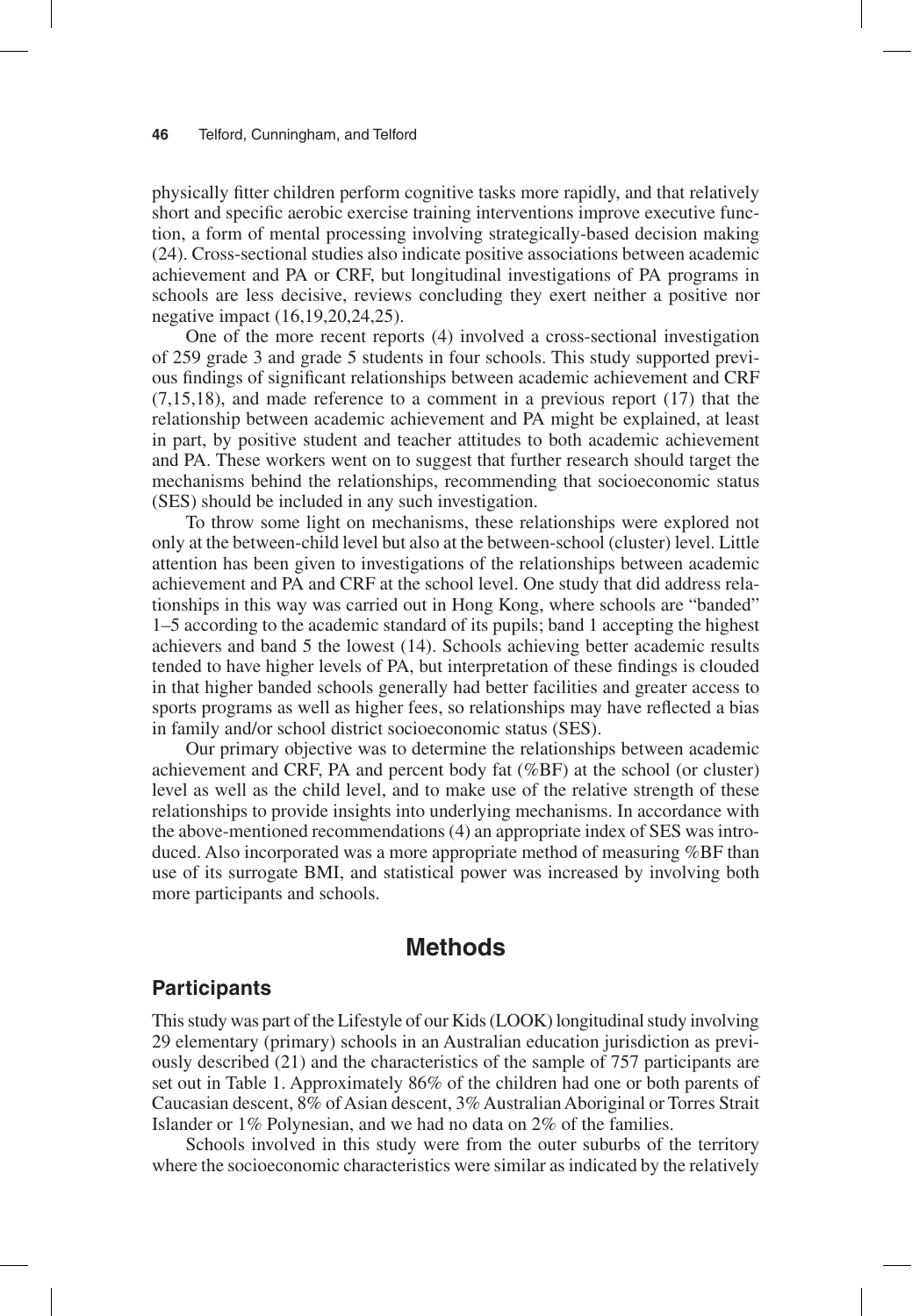|                        | <b>Boys Grade 2</b><br>$N^* = 389$ | Boys grade 4<br>$N = 352$ | Girls grade 2<br>$N = 368$ | Girls Grade 4<br>$N = 333$ |
|------------------------|------------------------------------|---------------------------|----------------------------|----------------------------|
| Age $(yr)$             | 8.5(0.3)                           | 10.5                      | 8.5(0.3)                   | 10.5                       |
| Height (cm)            | 130.2(5.5)                         | 141.6(6.3)                | 128.7(5.4)                 | 140.6(6.1)                 |
| Weight (kg)            | 27.7(5.3)                          | 36.5(7.2)                 | 28.6(5.7)                  | 36.8(8.3)                  |
| % body fat             | 22.7(5.9)                          | 24.5(6.6)                 | 27.9(6.3)                  | 29.0(6.6)                  |
| PA Index**<br>(steps)  | 108(11)                            | 102(11)                   | 97(10)                     | 94(9.5)                    |
| Fitness***<br>(stages) | 2.1(1.2)                           | 2.3(1.3)                  | 1.9(1.1)                   | 2.1(1.2)                   |
| Writing                | 403(70)                            | 471 (75)                  | 429 (70)                   | 497 (66)                   |
| Reading                | 410 (89)                           | 490 (74)                  | 428(87)                    | 510 (80)                   |
| Numeracy               | 417 (78)                           | 555 (75)                  | 410 (74)                   | 477 (68)                   |

**Table 1 Descriptive Statistics (Raw, Unadjusted Measurements) for Boys and Girls in Grade 2 and Grade 4. Numbers in Cells Are Means and Standard Deviation, in Brackets.**

\*N varies slightly among the variables due to students being absent for some assessments;\*\*the PA index is approximately the square root of the steps per day;\*\*\*square root of the number of stages reached in the multistage run

confined range of 178 units on the Australian Bureau of Statistics advantagedisadvantage scale (2006), compared with the range of Australian suburbs overall of 653. The relative homogeneity of the schools in our study was also indicated in that all schools were part of a local jurisdiction public education system, receiving similar funding with teachers and principals all drawn from the same overall pool.

## **Measurements**

**Anthropometry.** Height was measured by a portable stadiometer to the nearest 0.001 m and body mass by portable electronic scales to the nearest 0.05 kg. Body composition was measured using dual energy x-ray absorptiometry (DXA, Hologic Discovery QDR Series, Hologic Inc., Bedford, MA, USA) and QDR Hologic Software Version 12.4:7 was used to generate fat mass from which %BF was calculated. For the DXA measurements, the same technician was involved for every measurement in both grades 3 and 5.

*Fitness and Physical Activity.*  The 20-m multistage run was used to estimate CRF, being well-established as a field test with children (23). To measure PA, children wore pedometers on their hip for seven consecutive days and a PA index calculated as previously described (21). The same scientist was involved in every PA and fitness measurement, supervising a small team of technicians.

*Literacy and Numeracy.*  The literacy and numeracy tests were administered in grade 3 and grade 5 (in 2006 and 2008) by the classroom teachers. In grade 3 the tests were designed and assessed by the local government education authority and in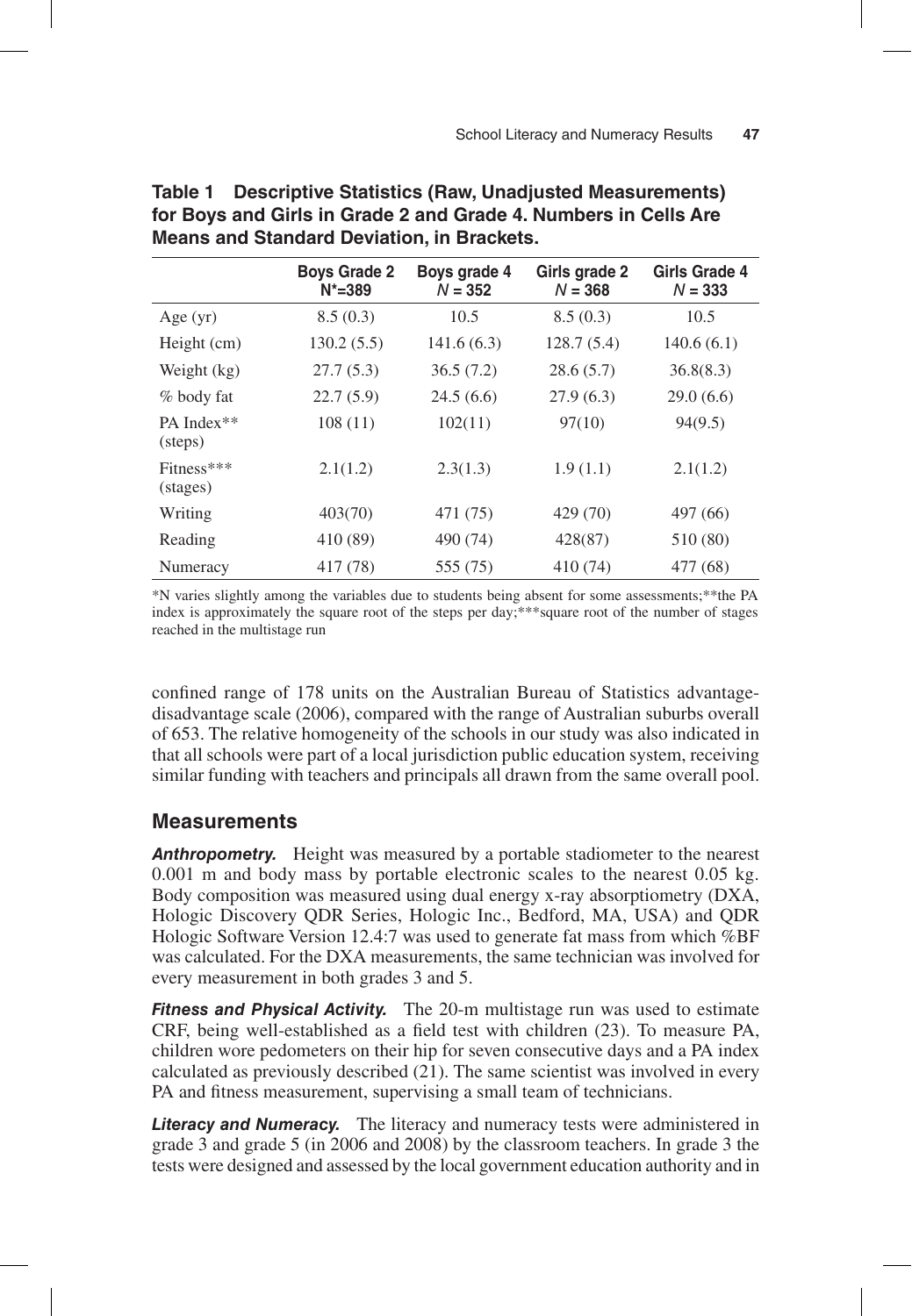grade 5 all the tests, including the scaling of results, became a national responsibility (3). It is recognized that while literacy and numeracy are important components of academic achievement, they do not represent a child's academic achievement in its entirety. Reference to academic achievement in the context of this study is limited to that represented by the government literacy and numeracy test scores.

*Socioeconomic Status (SES).*  The Australian Bureau of Statistics Index of Relative Socioeconomic Advantage and Disadvantage (SEIFA) was employed (2). This value is a continuum of advantage (high values) and disadvantage (low values) derived from government Census variables such as income, educational attainment, and employment. The territory in which the schools were situated is relatively homogeneous in this regard, and the average SES index of the suburbs in our study ( $1085 \pm SD$  40 and range 982–1160) was higher than the average index of all towns and cities throughout Australia ( $980 \pm 84$ ,  $598-1251$ ).

## **Procedure**

Government designed literacy and numeracy tests were administered on two occasions, first in grade 3 of elementary school when the average ages of the boys and girls were both 8.5 ( $SD = 0.3$ ) years and again in grade 5 at the same time of the year. All other assessments were performed in the same order and in the same months before the literacy and numeracy tests administered in grades 3 and 5. The DXA %BF tests, the 7-day pedometer tests, and the CRF tests were completed two months before each of the two literacy and numeracy assessments.

This study was approved by the ACT Health and Community Care Human Research Ethics Committee and the Ethics Committee at The Australian Institute of Sport. Parental and child consent was obtained for all measures in this study.

# **Design**

The study design features each school as the semirandomized unit of measurement, facilitating exploration of relationships between academic achievement, PA, CRF and %BF at the level of the school, as well as investigating relationships at the between-child level. Given potential relationships of each of these variables with each other as well as with SES it was important to apply statistical adjustment and an appropriate statistical model.

# **Statistical Methods**

The following description is of a statistical model designed to determine relationships at the between-child and between-school levels as well as at the within-child (longitudinal) level. The current study reports on the between-child and betweenschool relationships, but because another aspect of the LOOK study involved a physical education intervention over successive years (22), it was important to account for any potential effect of this on the between-child and between-school analyses. Consequently, details of the model are presented in its full form.

The data are multilevel and the response variables representing academic achievement vary at three levels; between-school, between-child (within a school),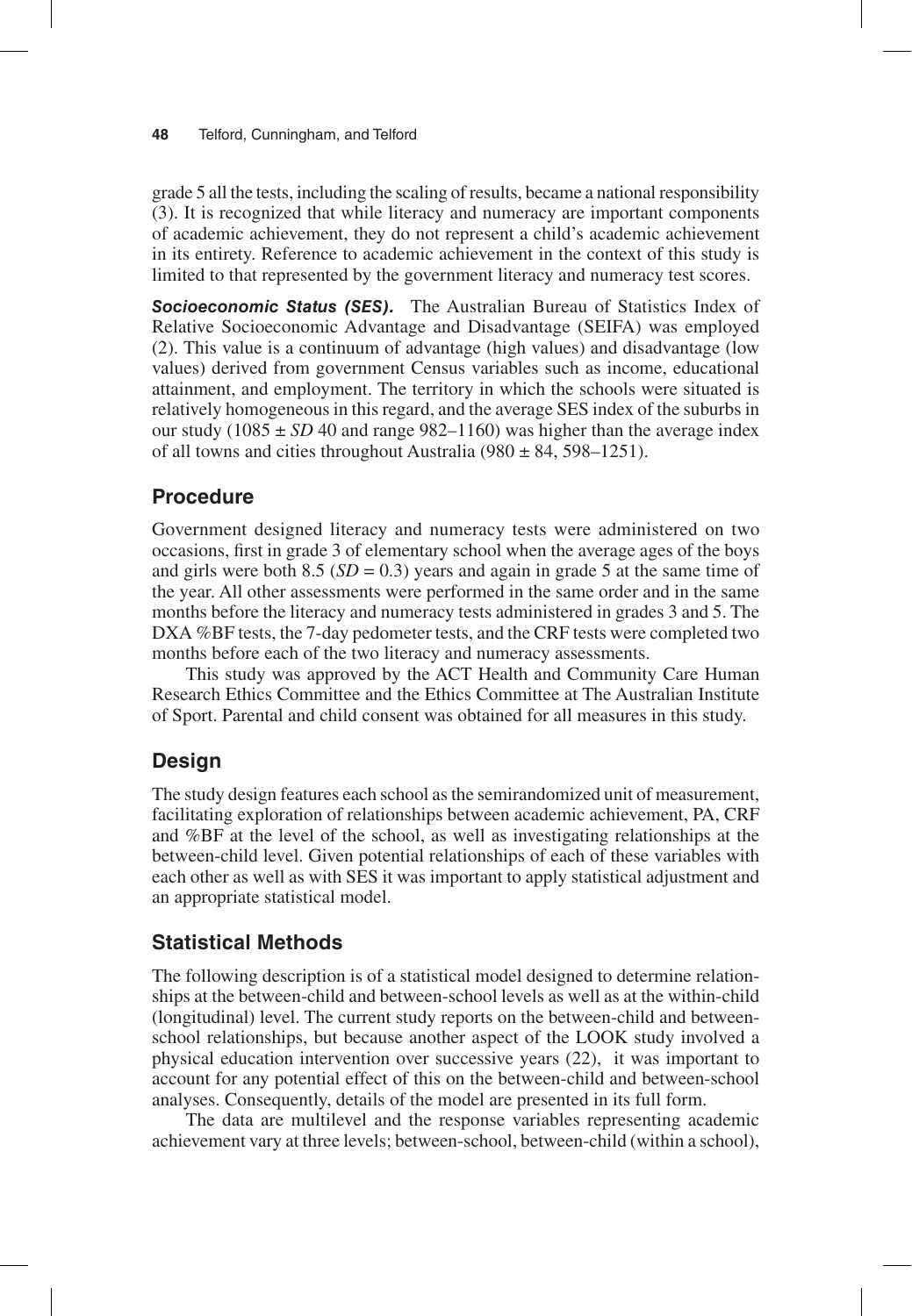and within-child. The same applies to the candidate explanatory variables representing PA, CRF and %BF. Other candidate explanatory variables, such the measure of SES, vary only at the school level.

It is recognized that children within the same school share common experiences, which may make their academic results more homogeneous than those of a random sample of children drawn across schools. Similarly, at the next level, repeat observations on the same child share the same genetic, family and environmental influences, so repeat observations within a child are likely to be more homogeneous than observations between children. It is important that the statistical model reflects the sampling design and so it is necessary to account for the above dependence structure. This suggests that variables School and Child (within a school) should each be regarded as random effects in our model.

A feature of this study is the multilevel data, which allow inferences to be segregated pertaining to regression relationships at different levels. The difference in academic achievement can be estimated across schools within suburbs which differ by one unit in SES score or in the mean of any given explanatory variable (PA, CRF or %BF), and these estimates can be distinguished from effects of explanatory variables on academic achievement for individuals.

#### **The Statistical Model**

To distinguish effects at the different levels and to take account of the dependence structure, the statistical model has the form set out in the following example using the Writing Score as an example of a literacy and numeracy response variable and PA as an example of the explanatory variable.

The design structure involves three levels, the School, the Child within school, and the repeat observations (i.e., longitudinal observations) on a child.

Writing Score = constant + Group effect + SES effect +  $PA_s$  + school random effect + Sex effect + Sex.Group interaction +  $PA_c$  + child random effect + Year effect + Sex. Year effect + Group. Year effect +  $PA_w$  + possible interactions between fixed effects + within-child random error

where PA<sub>s</sub> denotes the vector of PA means for each school which varies only at the school level; PAc is the vector of differences between the PA mean of each child and the school mean, which varies only at the child level; and  $PA_w$  is the vector of differences between repeat observations and the relevant child PA mean, which varies only at the observation level.

 $PA_w + PA_c + PA_s$  represents the totality of components of the original vector of PA.

Similar models apply when PA is replaced by the other explanatory variables CRF and %BF. This mean or fixed effect model can be readily extended and interpreted within this framework. Using PA as the example variable again, the current paper is concerned directly with  $PA<sub>c</sub>$  and  $PA<sub>s</sub>$ , the relationships at the child and the school level.

The above model fits within the general framework of general linear mixed models (9). Restricted maximum likelihood is used to estimate variance components and weighted least squares for estimating fixed effects. Statistical significance of effects was assessed by calculating adjusted Wald statistics (12). Explanatory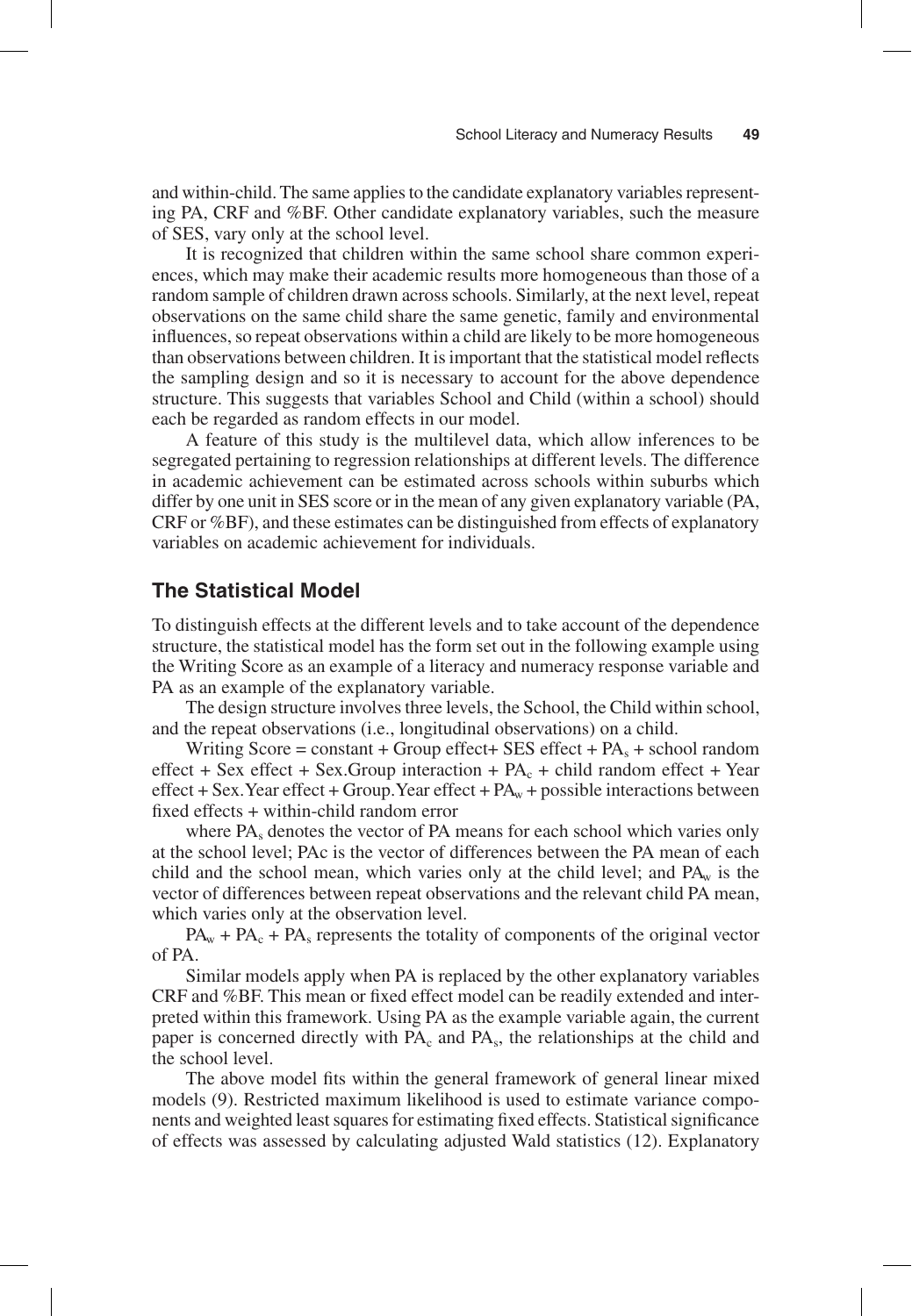variables PA and CRF were scaled by square roots to better meet linearity assumptions. General model checking procedures were routinely used to identify aberrant data and to check the model assumptions.

# **Results**

Table 1 presents summary data for each relevant variable for the boys and girls in grades 3 and 5. The number of observations for different characteristics varies slightly, as some children were absent from school on some of the assessment days or did not return parental consent forms on time. Statistical analyses are not included in Table 1, as the values included are raw, not adjusted values.

The statistical relationships between the response variables, Numeracy, Reading and Writing with each of the explanatory variables, both at the between-school and between-child levels are shown in Table 2. The relationships between each of the response variables and explanatory variables PA, the square root of CRF, and %BF were adjusted for each other, as well as for SES and gender. While it had little impact on our results, exploration of these data revealed evidence of a random school by year interaction effect (variation between schools in the changes in literacy and numeracy scores) so this was incorporated as an additional term in the statistical model.(Figures 1, 2, and 3)

### **Between-School Relationships**

School reading scores were significantly and positively associated with both the school CRF ( $p < .001$ ) and PA ( $p = .01$ ) and there was evidence ( $p = .05$ ) that reading score was negatively related to %BF at the school level.

School numeracy scores were also significantly and positively associated with school CRF levels ( $p < .001$ ) and PA ( $p = .02$ ) and associated negatively with %BF  $(p=.02)$ .

School writing scores were associated with the school CRF ( $p < .001$ ) with little evidence of any association with PA  $(p = .17)$  or %BF  $(p = .23)$ .

### **Between-Child Relationships**

Child reading scores were not associated with CRF, PA or  $%BF (p = .82, 0.80, ...)$ 0.62 respectively).

Child numeracy scores were associated with CRF  $(p = .03)$  with weak evidence of an association with PA ( $p = .09$ ) and no evidence of any relationship with %BF  $(p=.61)$ .

Child writing scores were related to their CRF  $(p = .03)$  with strong evidence of a relationship with PA ( $p = .007$ ), but there was no evidence of any relationship with %BF  $(p = .19)$ .

Consideration of SES was important, but when we excluded SES in the model there was no impact of any consequence on the inferential status (statistical significance or nonsignificance) of any relationship.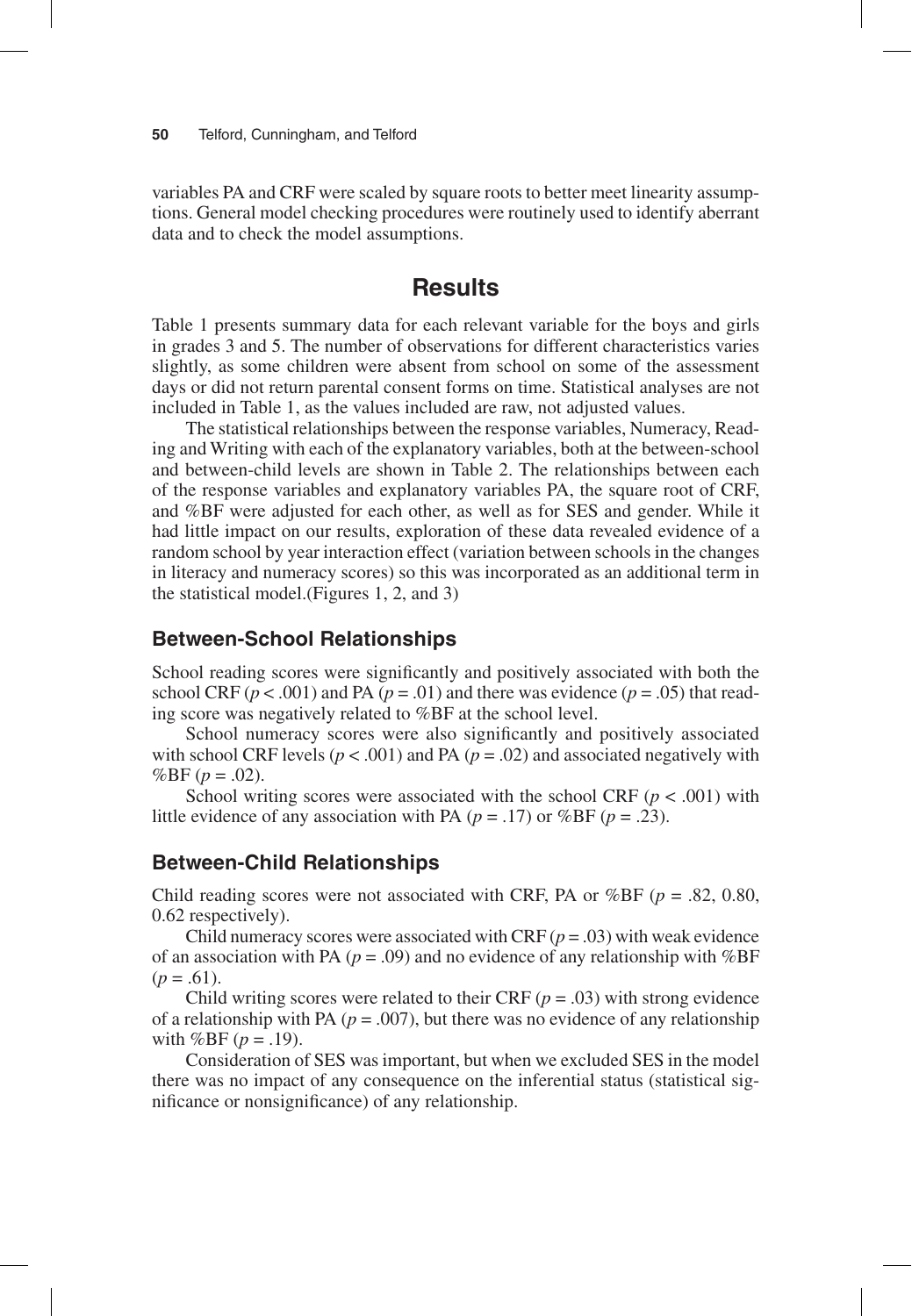|                       | Writing        |      |        | Reading |      |         | Jumeracy     |      |                                                 |
|-----------------------|----------------|------|--------|---------|------|---------|--------------|------|-------------------------------------------------|
| Effect                | core<br>တိ     | 59   | Q      | Score   | 59   | Q       | <b>Score</b> | 56   | Q                                               |
| PA,                   | $\overline{a}$ | 1.5  | 0.17   | 4.7     | 1.7  | 0.01    | 4.11         | 1.7  | 0.02                                            |
| $PA_c$                | 0.62           | 0.23 | 0.007  | $-0.07$ | 0.29 | 0.80    | 0.43         | 0.25 | 0.09                                            |
| VCRF,                 | $\frac{45}{5}$ | 29   | 20.001 | 143     | 35   | (0.001) | 142          | 37   |                                                 |
| $\sqrt{\text{CRF}}_c$ | 4.9            | 7.0  | 0.03   | 2.0     | 8.7  | 0.82    | 17.3         | 7.7  | $\begin{array}{c} <\! 0.001\\ 0.03 \end{array}$ |
| %BF <sub>s</sub>      | $-3.0$         | 24   | 0.23   | $-5.5$  | 2.7  | 0.05    | $-6.5$       | 2.6  | 0.02                                            |
| $\%\mathrm{BF}_c$     | $\ddot{47}$    | 0.36 | 0.19   | 0.23    | 0.47 | 0.62    | $-0.21$      | 0.41 | 0.61                                            |

| Table 2 Table of Effects ( $\beta$ , (SE), and p Values) for Between-School and Between-Child Relationships | of the Literacy and Numeracy Scores With the Key Explanatory Variables Physical Activity Index (PA), | Cardio-Respiratory Fitness (Square Root of CRF) and Percent Body Fat (%BF). Relationships Were Adjusted | for These and Design Variables as Well as SES |
|-------------------------------------------------------------------------------------------------------------|------------------------------------------------------------------------------------------------------|---------------------------------------------------------------------------------------------------------|-----------------------------------------------|
|                                                                                                             |                                                                                                      |                                                                                                         |                                               |
|                                                                                                             |                                                                                                      |                                                                                                         |                                               |
|                                                                                                             |                                                                                                      |                                                                                                         |                                               |
|                                                                                                             |                                                                                                      |                                                                                                         |                                               |
|                                                                                                             |                                                                                                      |                                                                                                         |                                               |
|                                                                                                             |                                                                                                      |                                                                                                         |                                               |
|                                                                                                             |                                                                                                      |                                                                                                         |                                               |
|                                                                                                             |                                                                                                      |                                                                                                         |                                               |
|                                                                                                             |                                                                                                      |                                                                                                         |                                               |
|                                                                                                             |                                                                                                      |                                                                                                         |                                               |
|                                                                                                             |                                                                                                      |                                                                                                         |                                               |
|                                                                                                             |                                                                                                      |                                                                                                         |                                               |
|                                                                                                             |                                                                                                      |                                                                                                         |                                               |
|                                                                                                             |                                                                                                      |                                                                                                         |                                               |
|                                                                                                             |                                                                                                      |                                                                                                         |                                               |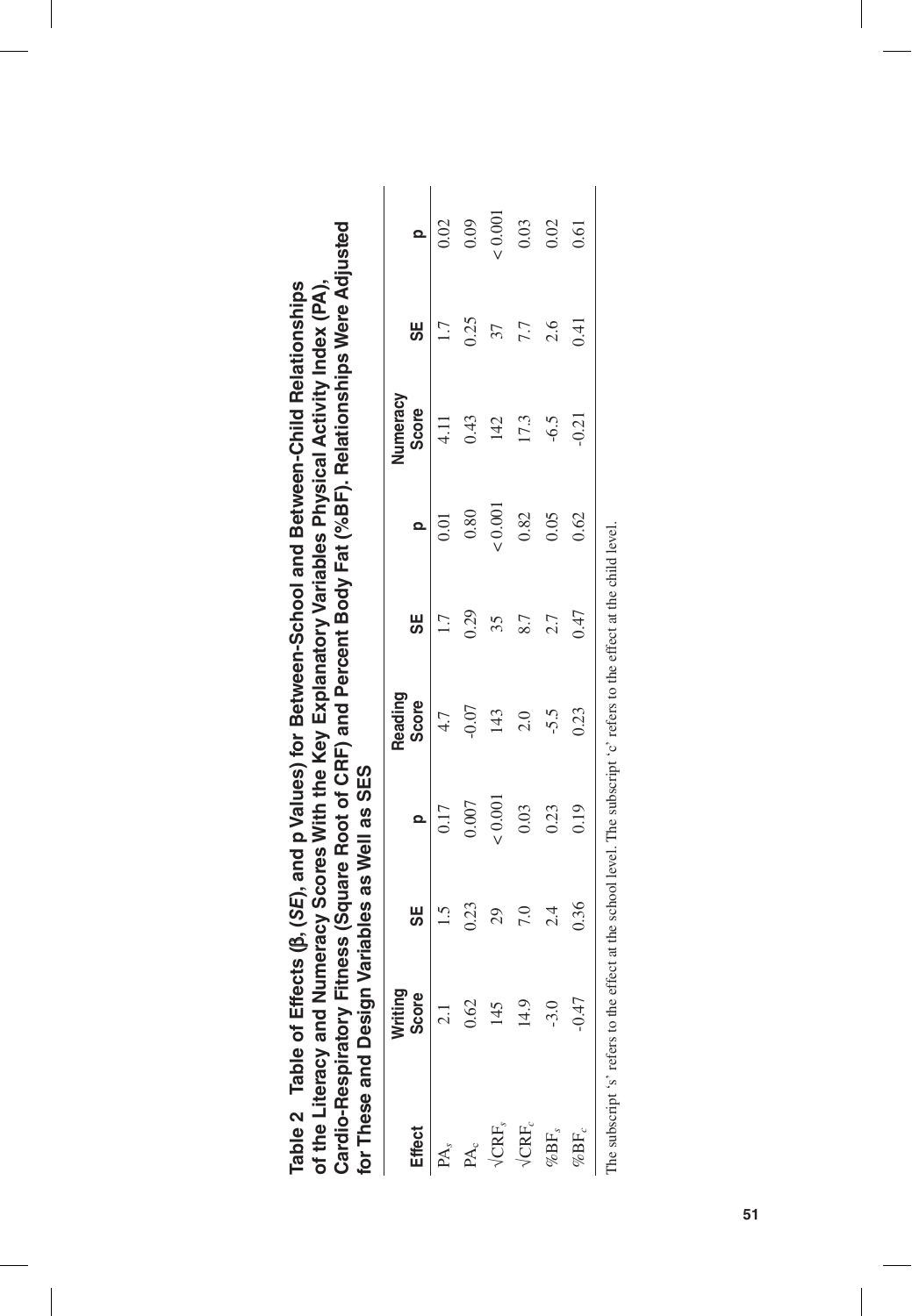

**Figure 1** — Numeracy test scores and ÖCRF (the square root of the number of run stages completed). Open circles represent the adjusted mean values for each school. The thick black line is line of best fit at the school level. The lines through the open circles depict the relationship between children within each school. The dots are values for individual children.

# **Discussion**

The most important and novel finding of this study was the strong evidence of positive relationships at the school level between the literacy and numeracy scores and cardio-respiratory fitness. Further evidence of the between-school association of academic achievement with the physical measures was provided by the positive relationships between PA and the reading and numeracy scores together with their negative relationships with %BF.

On considering why schools with fitter children achieved better literacy and numeracy scores, it is acknowledged that neither between-school (nor betweenchild) associations per se permit unequivocal claims of causality. However support for such a premise does arise from previous literature linking CRF and PA with cognitive processes and brain function in children. For example, aerobically fitter children perform better in tasks associated with cognitive function (6) and neuro-electrical studies provide supporting evidence of the influence of fitness on cognition (10). A review of the literature (24) prompted these authors to write that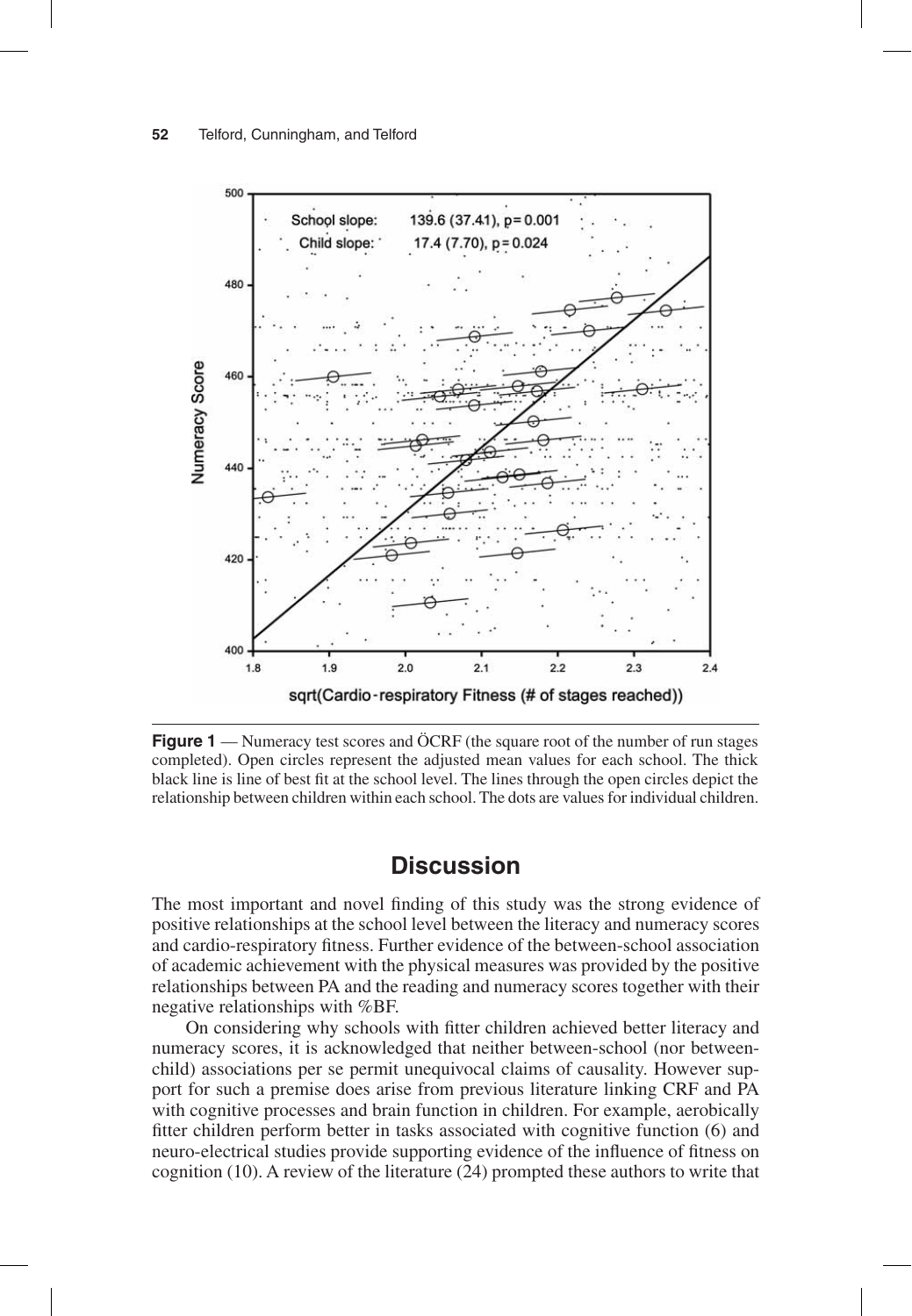

**Figure 2** — Reading test score and ÖCRF (the square root of the number of run stages completed). Open circles represent the adjusted mean values for each school. The thick black line is line of best fit at the school level. The lines through the open circles depict the relationship between children within each school. The dots are values for individual children.

"exercise training programs may prove to be simple, yet important, methods of enhancing aspects of children's mental functioning".

The current findings would seem to provide support for the premise that increasing a child's fitness may improve his or her academic performance. On the other hand, it is possible that schools better able to develop children physically are coincidentally and independently better at developing them academically. Extending the suggestion that child and/or teacher attitudes may explain, at least in part, the relationships between academic and physical measures (17), the suggestion is made that schools may vary in what might be described as "school culture", a set of attitudes and behavior transcending both classroom and playground.

Should the relationships between academic achievement and CRF (or PA) be stronger between schools than between children within a school, this would lend more support for the school cultural explanation than for any direct effect of exercise or fitness on brain function. As shown in Table 2, associations were much stronger between schools than between children; these stronger associations existing despite less variability between schools than between children. Therefore, more support is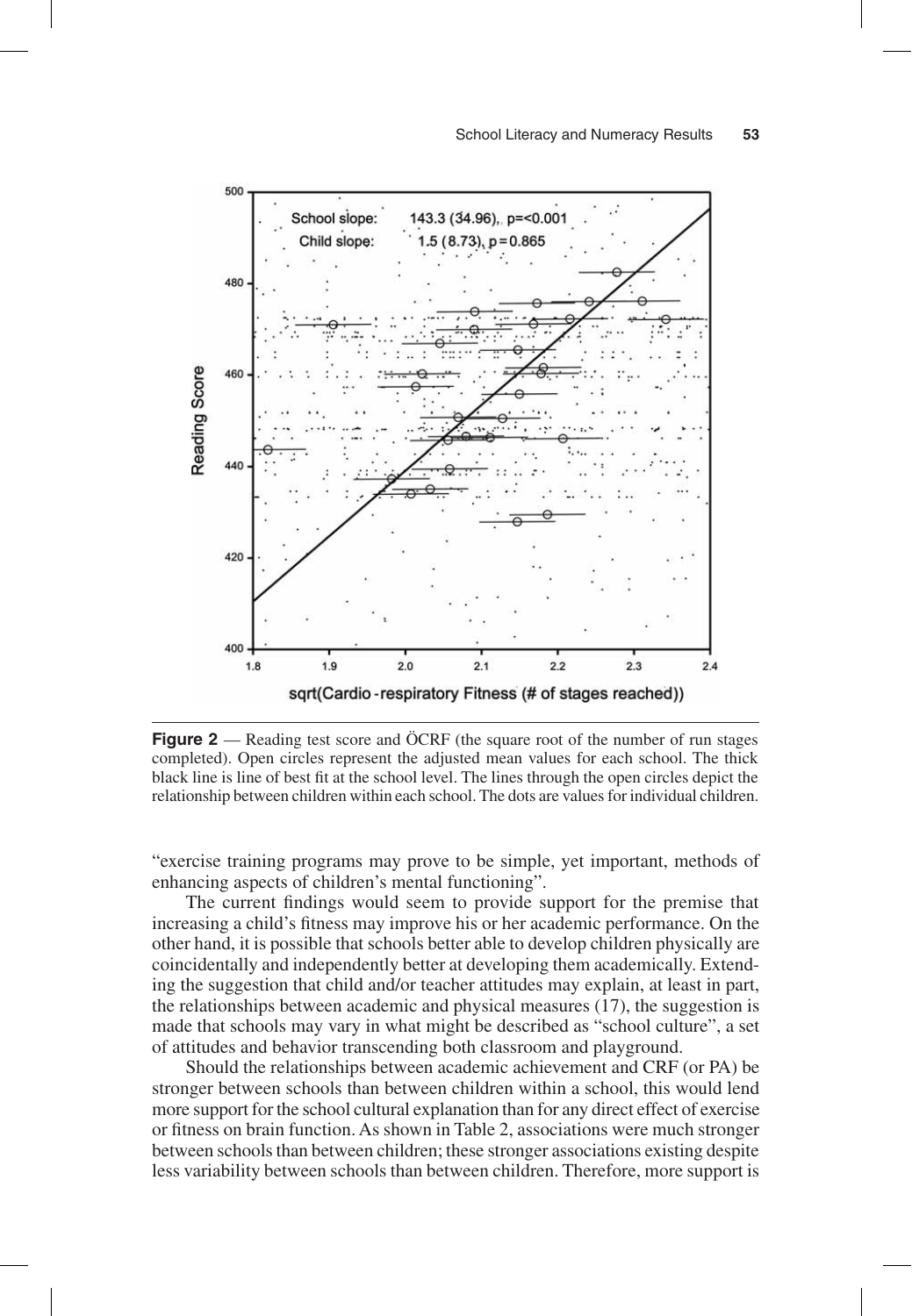

**Figure 3** — Writing test score and ÖCRF (the square root of the number of run stages completed). Open circles represent the adjusted mean values for each school. The thick black line is line of best at the school level. The lines through the open circles depict the relationship between children within each school. The dots are values for individual children.

provided for a school cultural influence than for a direct causal relationship between academic performance and fitness or PA.

However, it does remain that the true explanation may lie somewhere in between. As alluded to in the review (24), animal studies indicate that enriched and challenging environments promote neurological development and cognitive function. Furthermore, a report from the current group found that a two-year intervention of physical education improved literacy and numeracy development without any detectable increases in CRF or PA (22). This prompted the suggestion that the academic improvements associated with the intervention may have been the result of enhanced communication and movement challenges provided for the children through activities requiring concentration and creativity. Referring again to the current study, similar mechanisms may apply at the school administration and teaching staff levels; processes adopted within a school to promote increased fitness and PA may help to create the kind of school environment more conducive to learning in young children. Further exploration of this line of reasoning might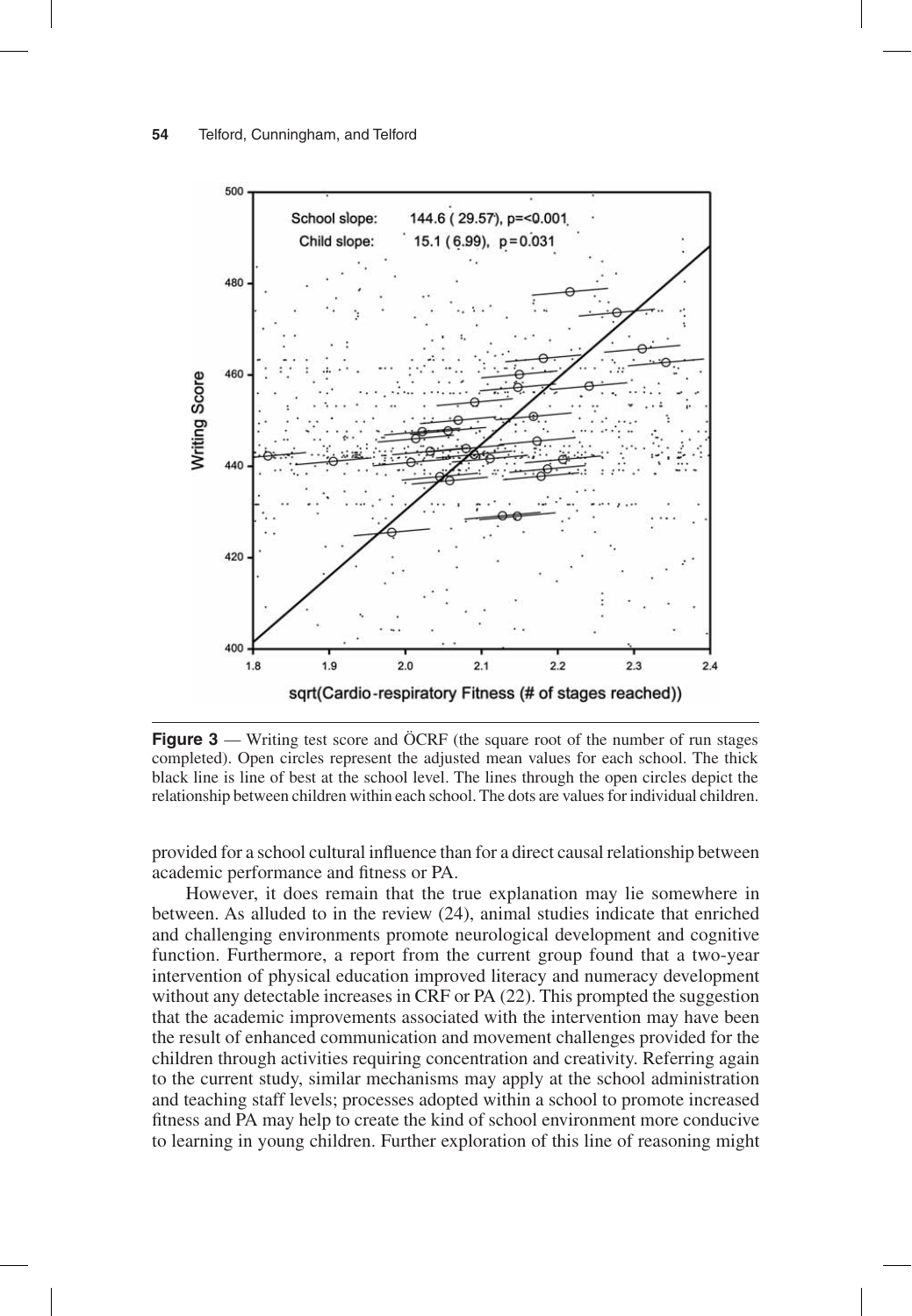benefit from an interdisciplinary approach, incorporating elements of pedagogy, exercise science and neuropsychology.

The question arises as to how variation in school cultural effects might arise. A consistent influence from year to year on teaching philosophies, practices and attitudes to physical activity is likely to have arisen through the school principal and the senior executive teachers, together with the School Board of which they form a part. Well before any data analysis, the research team visiting the schools regularly over a four year period reported an awareness of varying school "atmospheres". For example, distinct differences were reported in the manner in which schools displayed the pupils' work, and in the level of interest and support for research into PA and academic performance from the principal, teachers and office staff. It is recalled that the SES of the schools has been both controlled in our design (with selection of schools), as well as adjusted for statistically, supporting our premise of a cultural influence arising from within the school staff rather than home or other local environmental influences.

Literacy and numeracy measures were more strongly related to CRF than to PA, both at the between-school and between-child levels (with and without adjusting for %BF and other potential confounders). This is consistent with the previous literature (24) where it was concluded that fitness, rather than PA, was the variable most likely to exert an impact on learning and executive cognitive function. On the other hand the authors of a meta-analysis (8) concluded that CRF was unlikely to be related to academic achievement, although most of the participants in the studies analyzed were of greater than school-age, which may have contributed to their different conclusion. Considering the findings of these two summary papers together with our current data, it may be that CRF is more closely related to brain function during the earlier stages of child development where plasticity associated with neuromuscular interaction is likely to be greater.

The absence of any significant relationships between literacy and numeracy scores and %BF at the between-child level the current report is consistent with three large studies, each of which involved statistical adjustment for potential confounders. Researchers making use of data from the Early Childhood Longitudinal Study in kindergarten and first grade children reported that relationships between academic achievement and overweight status represented by BMI disappeared following adjustment for PA and SES (5). A subsequent study using the same database (11), this time from the third grade, found that associations between overweight and mathematics and reading scores disappeared when they adjusted for SES and maternal education. A third large population study, using data from the National Health and Nutrition Examination Survey (13) reported an absence of evidence relating academic performance and BMI, following adjustment for SES. Of interest in the latter study was that separate tests of cognition were significantly and negatively associated with BMI. However, interpretation of this study is clouded due to the lack of experimental control or statistical adjustments for fitness; fitness also being negatively related to BMI in children (1) as well as being associated with cognition (24). Equally difficult to interpret is the review (26) which reports overall evidence of a negative correlation between intelligence (as measured by IQ) and obesity in children in the absence of any reference to adjustments or control for CRF or PA. On the other hand, in the current study, evidence of (negative)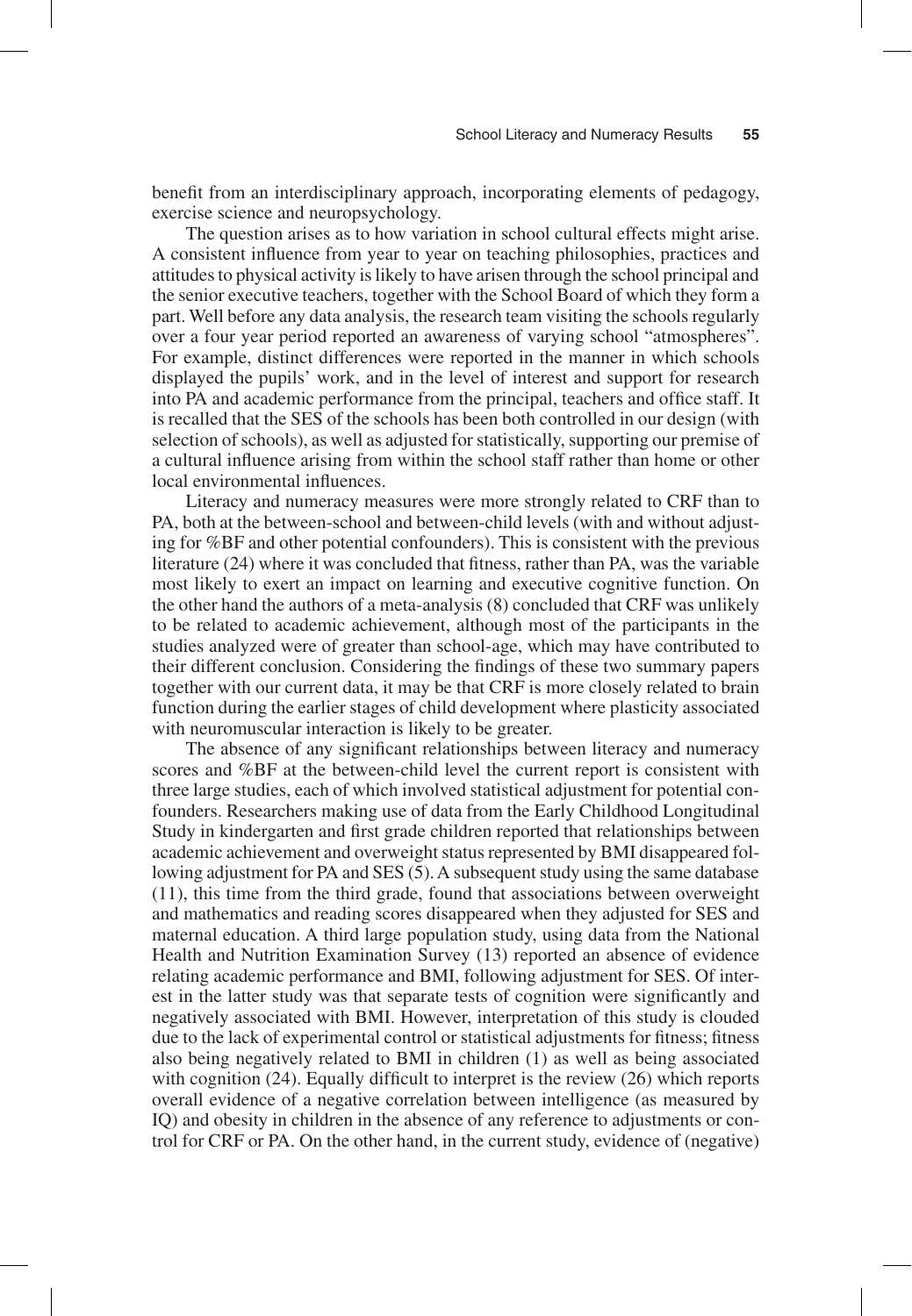relationships between numeracy and reading scores with %BF did emerge at the school level. This suggests that if indeed a school cultural influence does explain part of the fitness-academic score relationship, then it may apply to any relationship between body composition and academic achievement as well.

Strengths of our study were the design, including the numbers of participating children and schools, the rigor of the statistical analyses, and the objectivity of the measures of %BF, fitness and PA. On the other hand, the pedometer measures were a relative weakness, because they were unable to discriminate the intensity of PA, and do not measure activities such as swimming or cycling. However, while relationships between PA and academic performance may have been affected to some degree, there is no reason to suspect any impact on inferences or conclusions. Replication of this project would be of interest not just for the scientific verification of findings but to determine whether the effects we showed in Australian schools apply to other educational jurisdictions in and outside Australia.

In conclusion, we found that elementary schools with fitter children achieved better literacy and numeracy results; and to a lesser degree, better academic results also occurred in the more physically active and leaner children. These relationships at the school level were much stronger than between children within the schools, lending more weight to a school cultural explanation of the relationships than to a direct influence of fitness on literacy and numerary achievement.

#### **Acknowledgments**

We thank the local government jurisdiction and Australian government for their cooperation with this project; the teachers, parents and children for their willing participation over the three years; Ms Karen Gravenmaker for carrying out the DXA measurements, together with her supervisory staff at The Canberra Hospital, Drs Ahmad Javaid and Marc Budge; Dr Robert Fitzgerald, University of Canberra for his review of the manuscript, and the Commonwealth Education Trust for their financial contribution to this study.

# **References**

- 1. Ara, I., A. Sanchez-Villegas, G. Vicente-Rodriguez, et al. Physical fitness and obesity are associated in a dose-dependent manner in children. *Ann. Nutr. Metab.* 57(3-4):251–259, 2010.
- 2. Australian Bureau of Statistics. *Information Paper: An Introduction to Socio-Economic Indexes for Areas (SEIFA)*. 2006 [cited 2010 November]; Available from: http://www. abs.gov.au/AUSSTATS/abs@.nsf/Lookup/2039.0Main%20Features32006.
- 3. Australian Curriculum Assessment and Reporting Authority. *National Assessment Program: Literacy and Numeracy.* 2010. [cited 2010 November 27]; Available from: www.naplan.edu.au.
- 4. Castelli, D.M., C.H. Hillman, S.M. Buck, and H. Erwin. Physical fitness and academic achievement in 3rd & 5th Grade Students. *J Sport Exer Psychol.* (29):239–252, 2007.
- 5. Datar, A., R. Sturm, and J.L. Magnabosco. Childhood overweight and academic performance: national study of kindergartners and first-graders. *Obes. Res.* 12(1):58–68, 2004.
- 6. Davis, C.L., P.D. Tomporowski, C.A. Boyle, et al. Effects of aerobic exercise on overweight children's cognitive functioning: a randomized controlled trial. *Res. Q. Exerc. Sport.* 78(5):510–519, 2007.
- 7. Dwyer, T., J.F. Sallis, L. Blizzard, R. Lazarus, and K. Dean. Relation of academic performance to physical activity and fitness in children. *Pediatr. Exerc. Sci.* (13):225–238, 2001.